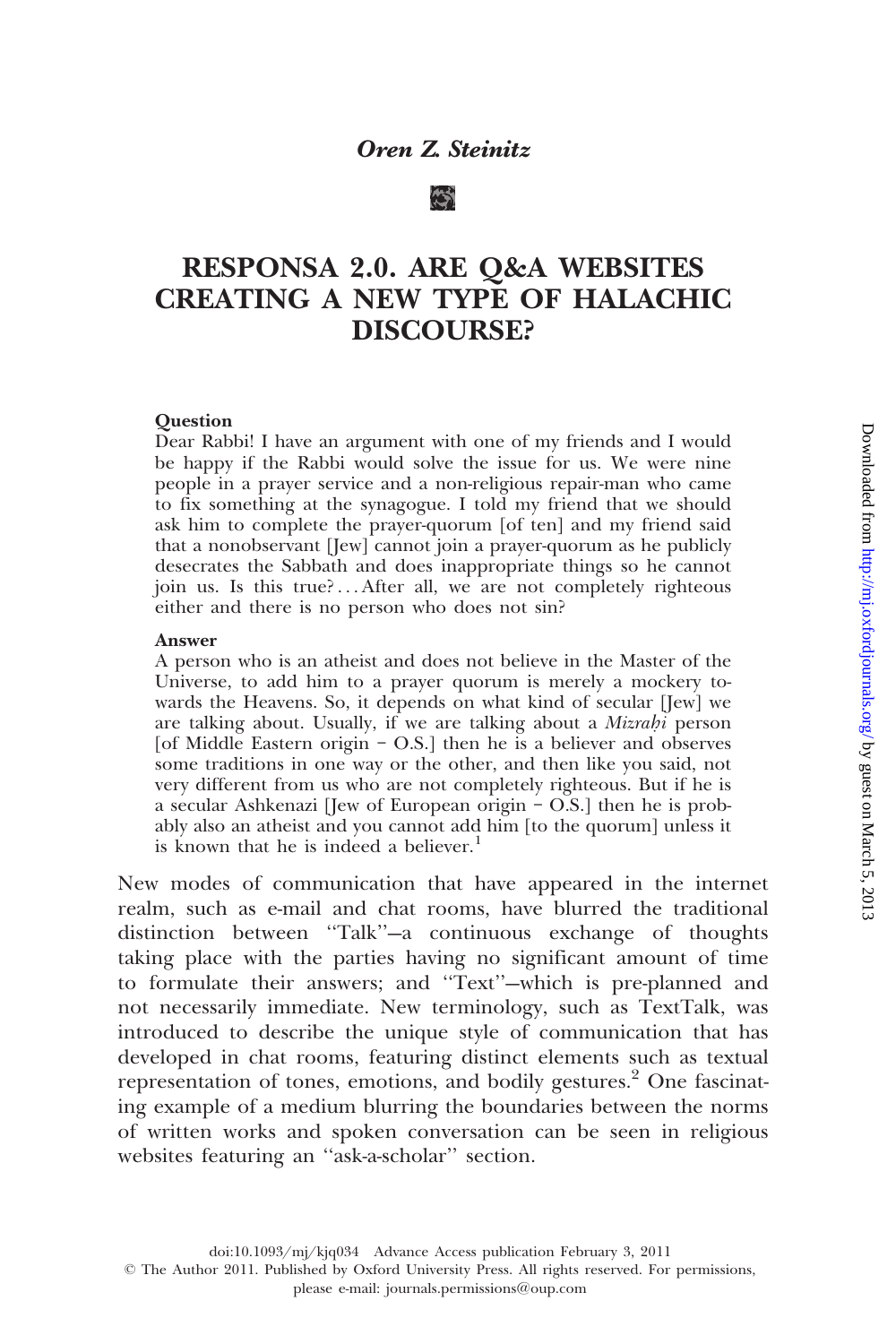During the last few years, internet websites in which religious scholars answer surfers' questions related to religious law have become increasingly common in the Orthodox Jewish world.<sup>3</sup> Although much has been said regarding the ''unbearable lightness'' by which the web allows anyone to spread their word, radical though it may be, the internet also allows web-surfers from all over the world access to esteemed spiritual leaders, regardless of their geographical location. In addition, the questioners enjoy relative anonymity, which allows them to pose delicate questions that they would not dare to ask a scholar face-to-face for various reasons. The respondents, for their part, enjoy an unprecedented opportunity to disseminate their agendas all over the world, using a medium that is accessible to every web-surfer.

Before addressing these Questions and Answers (Q&A) websites, it is important to note that the Q&A genre is not an entirely new phenomenon. Jewish responsa have been written since the Gaonic period (8th–11th Centuries C.E.) and have been extensively studied as important social–historic documents illustrating the issues that Jews had to deal with in their everyday life in different eras, including their legal and political status in various regions, their relations with the nations surrounding them, matters related to languages and local dialects, and more. $4$  Much like other types of Jewish legal literature, such as the codifications of Jewish Law, the purpose of the Q&A genre is to give a practical solution to legal questions.<sup>5</sup> However, the way in which the scholar writing a halachic T'shuvah arrives at a conclusion is very different from the way the author of a halachic code does so. While a scholar writing a legal code of law relies chiefly on a theoretical examination of legal sources, a rabbi answering a question must take into consideration what Menahem Elon refers to as a "living legal reality,'' a set of social and economic factors that influence the halachic discourse.

The responsa genre, or *she'elot ut'shuvot*, influenced the development of the Jewish legal system significantly throughout the ages.<sup>6</sup> Naturally, the questions that were raised were usually based on contemporary realities, and the responding scholar had to formulate his answers according to the circumstances prevailing at that time. According to Elon, a striking feature of the responsa literature is that for 1300 years, approximately seventy percent of the genre was dedicated to the civil, administrative, public, and criminal aspects of Jewish Law, and only 20–30 percent dealt with matters to do with the Yoreh De'ah and Orah Hayim<sup>7</sup> aspects of halacha, i.e.-prayer, benedictions, holidays, dietary laws, ritual purity, and relations with the Gentiles in terms of ritual prohibitions.<sup>8</sup> This phenomenon reflects the fact that up until the emancipation of European Jews in the late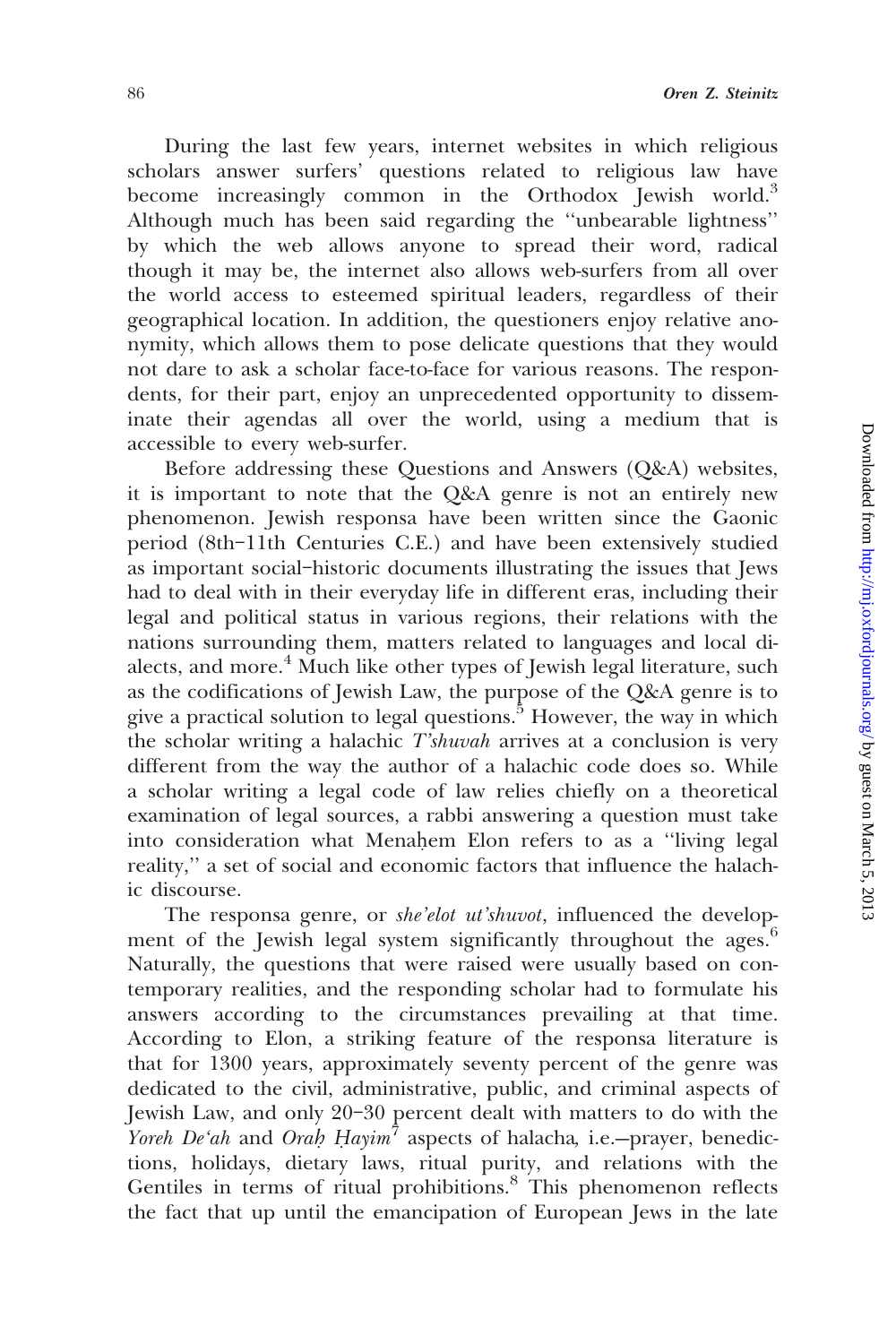eighteenth century, Jewish communities possessed judicial autonomy, and therefore most of the problems that the Jewish legal system had to deal with related to the social, commercial and economic life of the community, as well as its relations to the non-Jewish community surrounding it and to the local government.

From the eighteenth century onwards, however, the picture became radically different and the vast majority of the questions answered in Eastern and Central European Jewish communities were related to the ''ritual'' side of Jewish Law rather than the judicial side of it. $9$  New technological innovations presented the answering scholars with many new halachic concerns. In addition, the Jewish Enlightenment movement, as well as the Reform Movement and secularizing trends, raised other concerns with regard to the laws of the Sabbath, liturgy, matters of marriages and divorce, and the treatment of Jews who did not acknowledge the obligatory status of traditional Jewish Law. Thus, the European Jewish communities produced a vast amount of scholarly answers on such matters.

According to Elon, the nineteenth-century split in the Jewish community, separating observant and non-observant individuals, caused another phenomenon to achieve prominence in post-emancipation responsa.<sup>10</sup> Many of the responding scholars, even prominent ones, refrained in numerous cases from clear and decisive rulings, as the scholars felt unworthy to challenge the predominant discourse. While this situation—known as Yir'at Hora'ah, or ''fear of instruction''—also occurred in previous generations, it had been a relatively marginal phenomenon. From the nineteenth century onwards, however, such indecisive rulings have become a significant feature of the responsa genre, and even prominent scholars showed a tendency to refrain from presenting clear answers. Scholars who did provide innovative answers often added reservations saying that their answers were purely theoretical, or that they may only be applied if more scholars endorsed their opinion. This phenomenon increased as the Orthodox world became increasingly withdrawn from the rest of the Jewish world, and promoted a tendency to produce as few halachic innovations as possible.

As noted, web-based Questions and Answers are distinguished from traditional published responsa by several criteria. First of all, the fact that one can send a scholar an anonymous question causes many issues that were previously considered taboo in traditional societies to rise to the surface and become an integral part of the religious legal discourse. The best examples are, of course, issues of sexual identity that are quite commonly raised in the Q&A websites. The second difference relates to the issue of accessibility. The internet allows surfers from all over the world to access scholars of their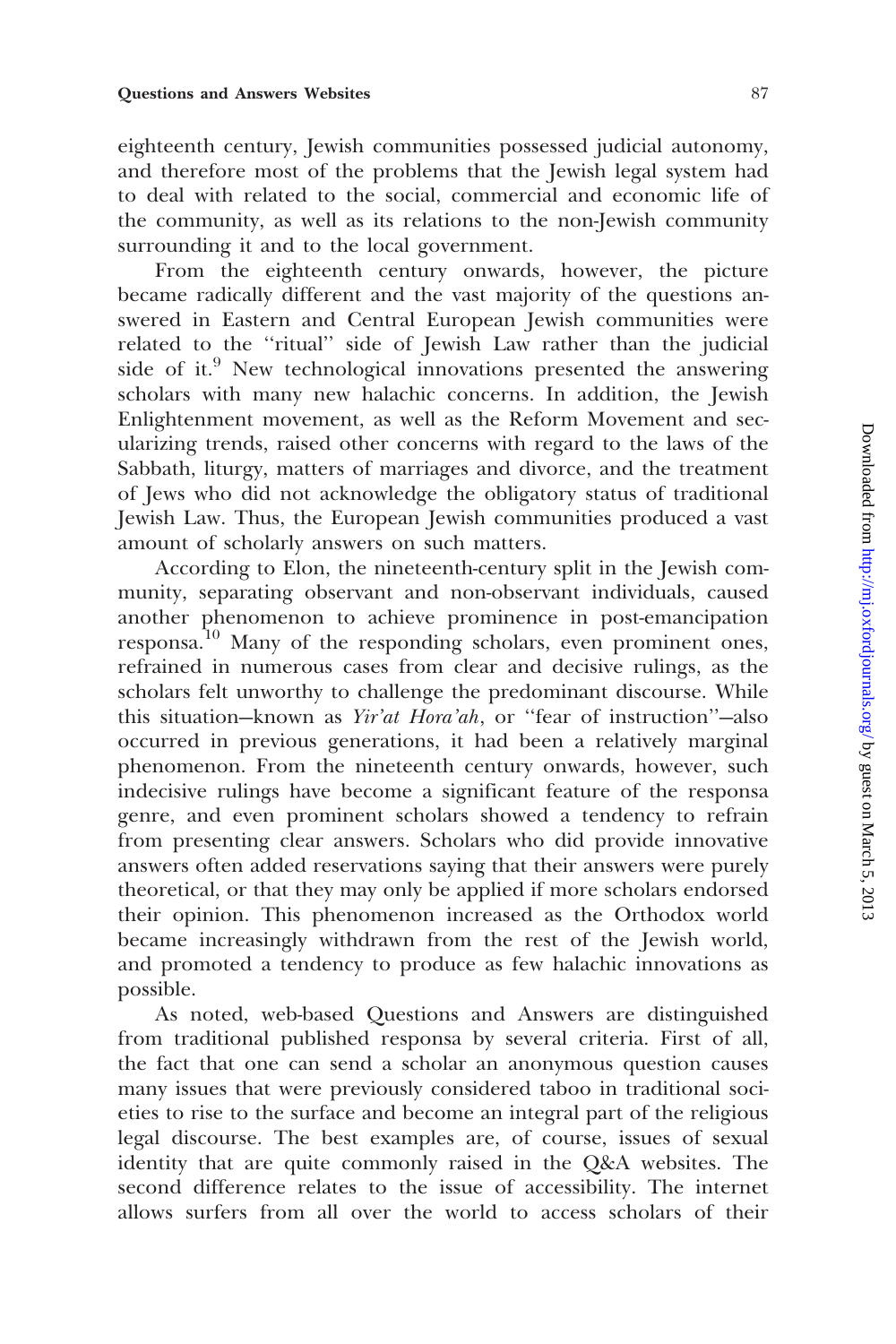choice with a click of a button. Surfers can easily send their questions to as many scholars as they like, and thereby evade the religious requirement to adhere to a single legal school of thought or to a specific  $scholar<sup>11</sup> Scholarly authority may be impaired by this ability, as one$ can ''shop around'' until one finds the legal answer one is seeking. Another issue related to scholarly authority is raised by the fact that many of these websites allow inquirers to post their own comments to the scholarly answers, much like in news services websites, creating a more egalitarian, more open religious discourse. Perhaps (not surprisingly, considering the nature of the medium) some of these comments do not really conform to the level of respectfulness or language register that one is expected to follow when addressing a religious authority. Moreover, the geographical distance that can sometimes exist between the inquirer and the responding scholar implies that the scholar has no way of knowing if his answer is actually followed, which may also weaken the scholar's authority.

This article will examine how the Q&A websites fit within the body of halachic literature from two perspectives. The first section will attempt to examine how authoritative the scholarly answers are, and whether a scholarly answer given online is treated similarly to a traditional rabbinic responsum. The second section will examine a particular issue which arises quite often on those websites—the permissibility of inviting a non-Jewish guest to the Passover Seder—in terms of the scholarly answers' reliance on authoritative traditional sources, and their adherence to previous discourses. All of the websites examined are located in Israel, and feature well-known rabbis from the National-Religious sector.<sup>12</sup>

# THE WEB'S AUTHORITY ON RELIGIOUS ISSUES

Since the role of the religious scholar is apparently changing with this new medium, it is appropriate to raise the question of how authoritative are the scholarly answers that are posted on the internet. Considering all the issues that were raised in the introduction, do the inquirers treat answers given online the same way as they would treat an answer given face–to-face or in the more traditional form of a published responsum?

Naama Elimelech and Yael Gotliv from the Department of Psychology at Bar-Ilan University conducted a statistical study examining the effects of consulting with a rabbi face-to-face, as opposed to consulting with a rabbi through a website.<sup>13</sup> While they did not find a significant difference between the feelings expressed by the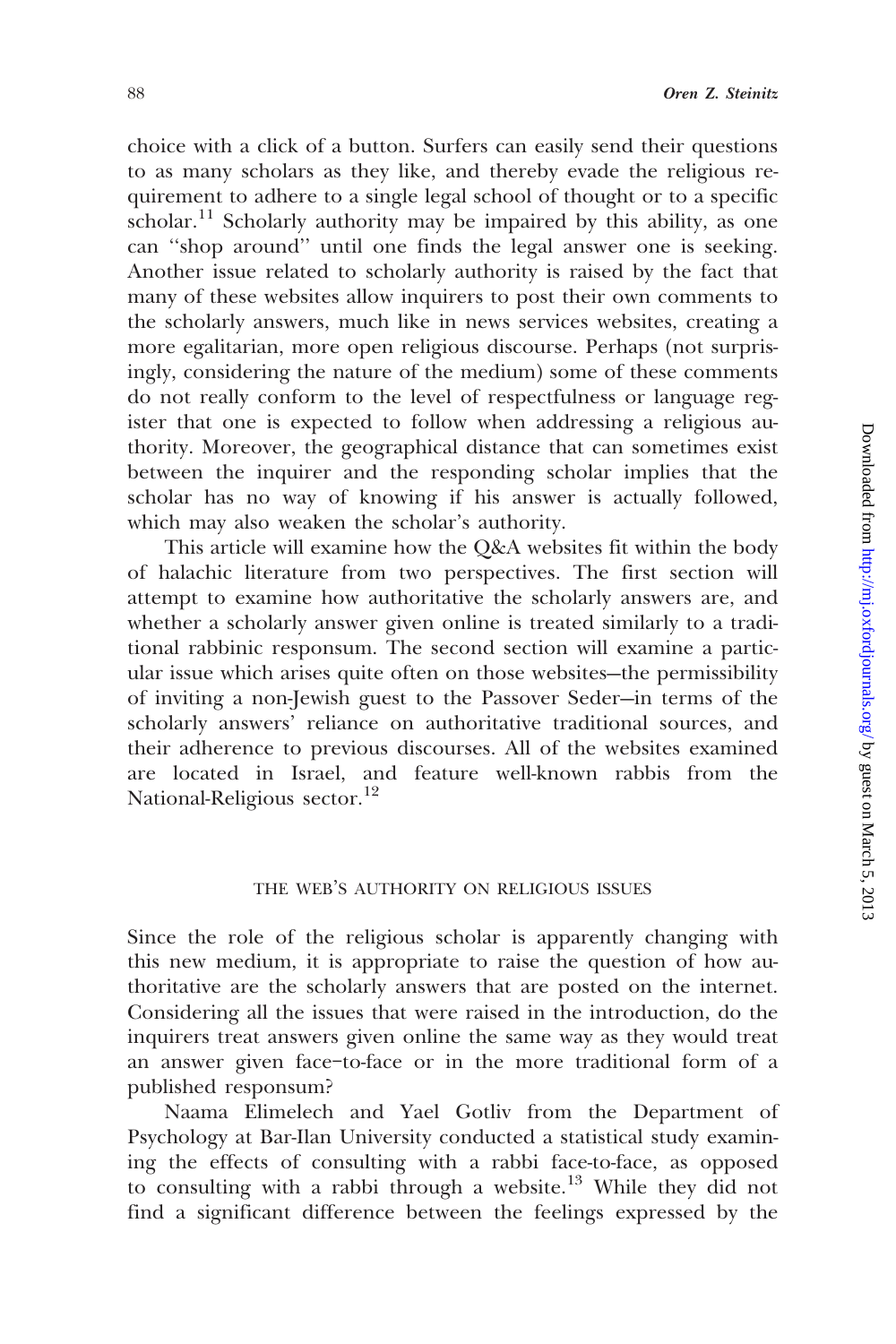two groups, Elimelech and Gotliv feel that it is too early to suggest that the effects of on-line rabbinic counseling are similar to those of face-to-face religious counseling, as this is still a relatively new medium. The authors emphasize that their study did not distinguish between legalistic questions and more personal, intimate questions. They suggest that while there may not be a significant difference between the way on-line and face-to-face counseling sessions are perceived when dealing with questions related to technical questions of religious law, people would still find face-to-face counseling to be more helpful when dealing with personal, theological, or philosophical questions, for which the inquirer would expect a more sensitive, personal response. Elimelech and Gotliv support this argument by referring to another study, conducted by Shih-Hsun Lin, which examined the difference between personal and cyber-counseling.<sup>14</sup> According to Lin, who did not look specifically at religious counseling, respondents perceived their face-to-face counselors to be more empathic than the on-line counselors.

While Elimelech and Gotliv's study does not seek to provide a definitive answer to the question of the web's religious authority, it does indicate that even at this early stage, some people—especially those who see the internet as a significant component of their identity—take this new medium seriously, and would treat an on-line answer from a rabbi in the same way they would treat a face-to-face response. However, an examination of the web-based questions, and specifically the inquirers' comments on the scholarly answers, may provide evidence to the contrary.

As noted before, in a manner similar to popular news service websites, some of the websites in question allow their visitors to post comments to the scholarly answers, and thereby make the medium more egalitarian, and—I would argue—less authoritative. It is tempting to view the internet in general and religious websites in particular, as an ideal Habermasian public sphere, encouraging an open and rational debate free from the constraints of social status or the natural distance between a scholar and the laity.<sup>15</sup> In a 2001 web-based answer Rabbi Yuval Sherlo even goes as far as claiming that the fact that inquirers can comment on a rabbinic answer ''turns the answers into an actual beit midrash [Jewish house of study]'' in which nothing is accepted without inspection and without examination.<sup>16</sup> A rational-critical public sphere, however, is characterized by what Habermas referred to as an ''ideal speech situation'' in which the participants in a discussion all attempt to arrive at the truth, without behaving strategically.<sup>17</sup> However, scholars studying the internet-and the blogosphere in particular—have pointed out that this idealized view of the web has very little basis in reality. Cass Sunstein (2008), for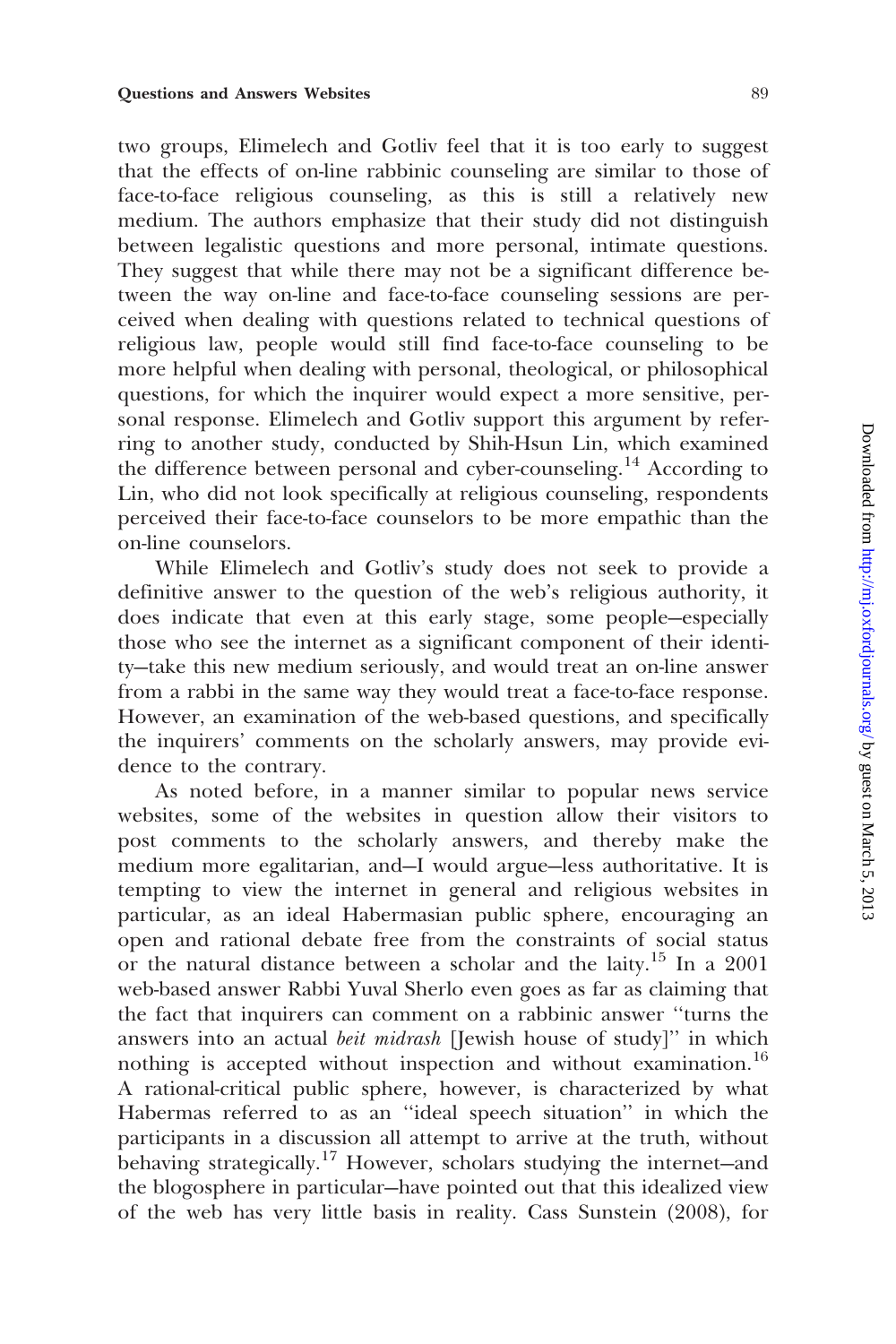instance, demonstrated that internet discourse is often characterized by group polarization—a tendency to read blogs only if they conform to the readers' own views and beliefs. Readers of online rabbinic answers, I would argue, are no different. Moreover, when a rabbinic answer does not conform to the readers' beliefs, they will not remain silent.

As visitors can pose their questions and post their comments using only a nickname, or even do so completely anonymously, some inquirers see this as an opportunity to approach a rabbi without the constraints of the Jewish laws that require respect for a rabbi, $^{18}$  or even the norms of common courtesy. A striking example of this phenomenon can be seen in a question sent to rabbi Eaim Navon titled ''A Very Rude Question – How Come the Rabbi does not have a Beard?''<sup>19</sup> The question starts with the inquirer apologizing in advance for his rude question, and then asks how it is possible that some of the rabbis answering the surfers' questions on the Kipa site are clean-shaven. The inquirer continues:

[and] I ask - does it end here or does the rabbi eat Gentiles' milk powder?<sup>20</sup> [wear] Tefillin d'Rabeinu Tam?<sup>21</sup> [Follow] a single Humrah [stringent opinion]? I am once again sorry for the insolence, but it is disconcerting when you see a rabbi who looks like a student in<br>Bar-Ilan [University] or *lehavdil<sup>22</sup>* a Reform rabbi, Heaven forbid...

After proposing his own opinion on the matter (without citing any sources to support it), the responding scholar added that he could not resist a few words of scolding—''you are not exempted by apologizing in advance for asking a rude question. You must make sure that your words themselves are not rude.''

The inquirer's question and the rabbi's answer received no less than twenty comments. While a large portion of the comments were from readers appalled by the inquirer's (and some of the other commenters') discourtesy and disregard for the halachot concerning honoring a rabbi, others were even more disrespectful than the original questioner:

(Avi) - According to some authorities there is a Mosaic prohibition against using an electric shaver ... and I didn't even mention [opinions] according to the Kabbalist perception or an explicit Gemarah stating that a beard is the face's splendor. Please be accurate, honorable rabbi!<sup>23</sup>

I am a Ba'al Teshuvah<sup>24</sup> and never consulted a clean-shaven rabbi (Jonathan) – I always approach rabbis who look like rabbis and know how to speak like a rabbi, firmly and decisively, and all Ba'alei Teshuvah are like that. After all, the Reform and the Conservative and the 'Knitted'<sup>25</sup> do not attract the secular. If someone wants to become observant he wants the real thing and not something lukewarm. I consider a clean-shaven rabbi, who seeks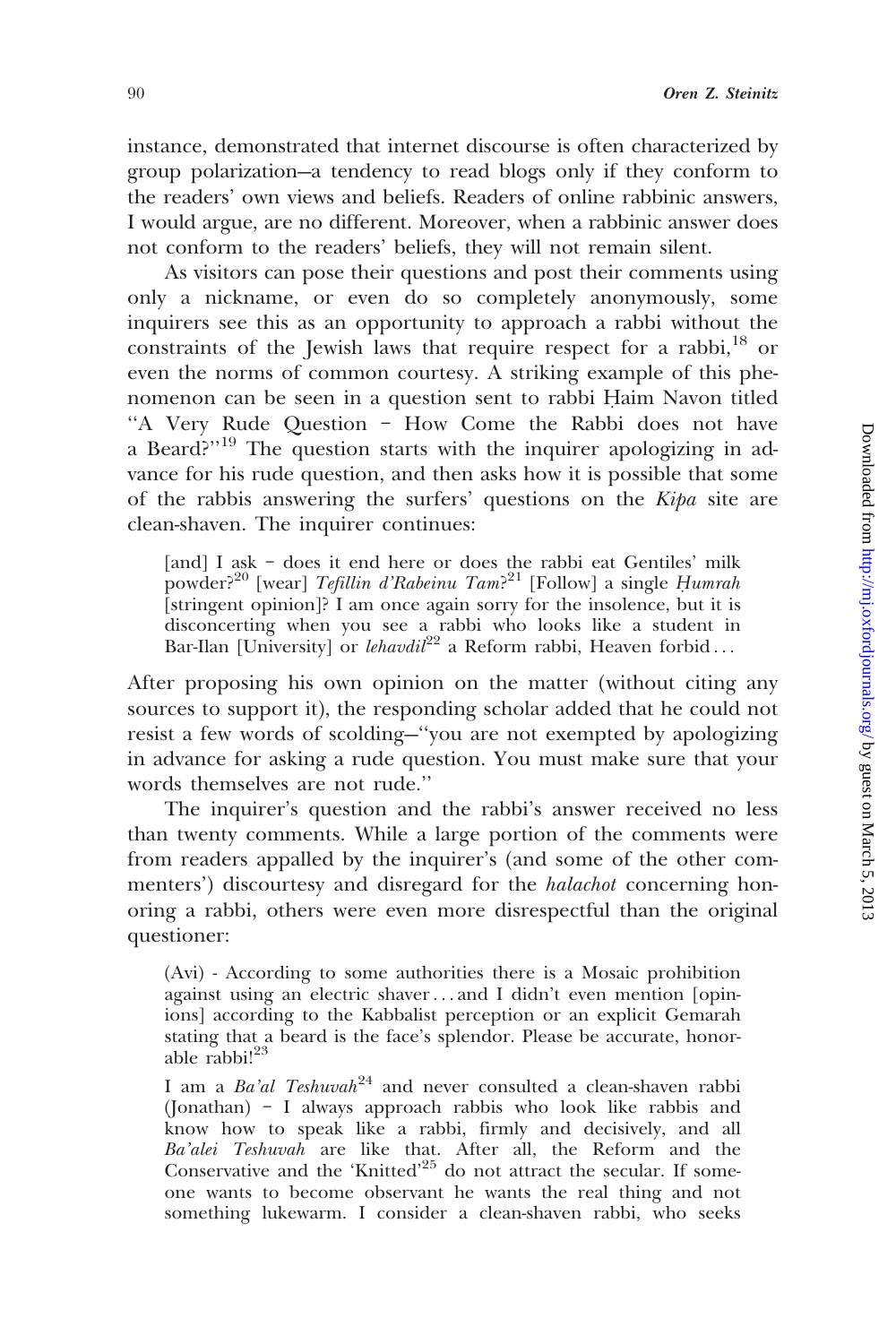to come closer [to others] instead of bringing [others] closer to him, to be a fraud who is not worthy of approaching.

Forgive me (Mor) – There is also a Kabbalistic thing about that, no? Obviously if I know that, then even the "simplest" rabbi knows it. I'd be happy if you replied.

The quotations brought here demonstrate clearly the unique nature of the web-based halachic discourse. It goes without saying that the language which some of the inquirers choose to use when approaching a rabbi would not have been considered appropriate in any other medium, be it a traditional form of responsa or a face-to-face consultation. Moreover, even though Elimelech and Gotliv's study suggested that some people would treat a rabbi's online answer in the same way they would treat a more traditional form of consultation, the above example reveals that many surfers who feel that a rabbinic answer does not conform to their own worldview do not hesitate to voice their opinion, politely or not.

Another example of the way visitors to the websites can voice their opinions regarding the authority of the rabbi's answer can be seen in a question sent to the Kipa website regarding the permissibility of praying in the Shira Hadasha congregation in Jerusalem.<sup>26</sup> Shira Hadasha [''A New Song''] is a Modern–Orthodox congregation, which unlike most Orthodox synagogues, allows women to lead certain parts of the service, this while still adhering to Orthodox law and conceding that even in its most liberal interpretation it cannot be completely egalitarian.27 The responding scholar, Rabbi Ronen Lovitz, provided a very short answer without indicating any halachic sources of it—''in my opinion, it is permissible.'' While the answer is by itself controversial, as the congregation's status is under dispute in Israeli Orthodoxy, the most interesting aspect about it is the surfers' responses to the answer. The Kipa website allows its visitors to "tag" the scholarly answers there, in the same manner as in the YouTube video service. Surfers can choose from a list of hundreds of categories, or add categories themselves, and thus allow other visitors who are interested in answers that fit a certain category to find them more easily. Naturally, this feature allows the visitors to manipulate the site's search engine, just as happened in this case.

Lovitz's answer, positive as it was, was given the following tags: ''Infidels,'' ''Heretics,'' ''Women,'' ''Conservatives,'' ''Shira Hadasha,'' ''Women Singing,'' ''Women's Prayer,'' and ''Reform.'' Thus, anyone who clicks on the category ''Infidels'' will find the answer regarding this congregation. As it seems, some readers who encountered the answer found it too liberal for their taste, and sensed that Lovitz was not adhering to the boundaries of the religious enclave (a term coined by Emmanuel Sivan to describe fundamentalist societies)<sup>28</sup>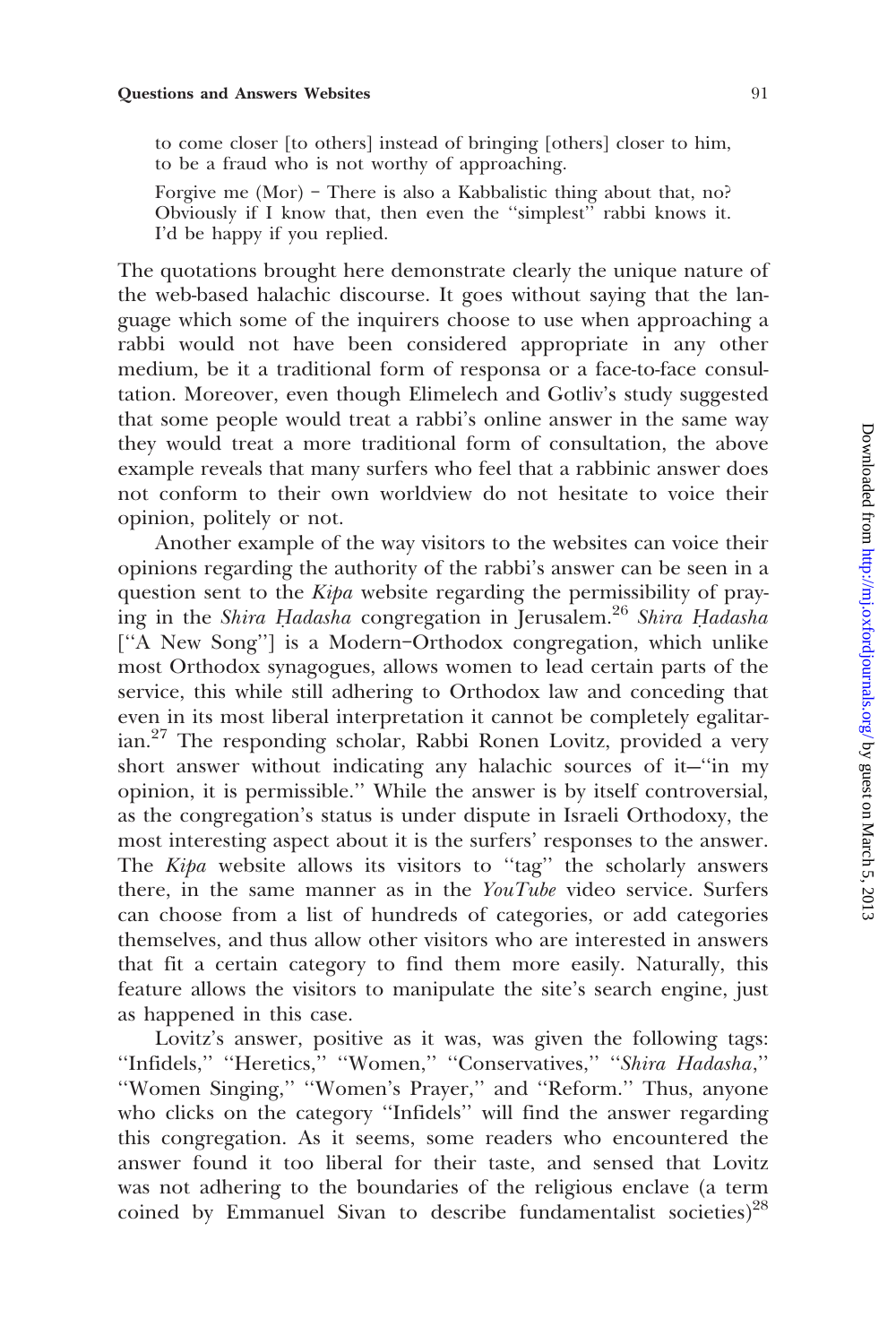so they felt it was their duty to put the answer in context. This demonstrates how the surfers' participation in these websites influences the legal discourse, which was traditionally limited to scholars and was rarely influenced by lay people.

Even though the responding scholars may not approve of these trends, the fact of the matter is that by continuing to answer such questions, and by allowing the visitors to post their comments, this discourse is receiving rabbinic legitimization. While a more thorough examination of the rabbi's image and authority in light of the web-based discourse is well beyond the scope of this article, the fact that it differs from more traditional discourses is definitely clear. Another aspect that distinguishes online Q&A from traditional responsa—their reliance on authoritative Jewish legal sources—will be discussed in the next section.

# Q&A WEBSITES AND AUTHORITATIVE JEWISH TEXTS—A CASE STUDY

The treatment of online websites featuring a rabbinic Q&A section as part of the ongoing responsa genre presents a methodological problem. As was already seen in the examples presented above, online Q&A are characterized by several features distinguishing them from more traditional forms of the genre, especially in terms of the brevity of the answers and the scholars' limited reliance on traditional authoritative sources. In this section, I will review questions and answers dealing with one topic—the permissibility of inviting non-Jews to a Passover Seder—in light of traditional sources on the matter and previous scholarly answers.

While classical Jewish legal sources do not specifically discuss the participation of Gentiles in a Passover Seder, they do relate to the issue of inviting non-Jews to a Jewish house on a festival (as opposed to a Sabbath). Maimonides' Mishneh Torah explains that one is only allowed to cook on a festival food that will be consumed by Jews observing the festival, this based on the idea of okhel nefesh, expressed in the book of Exodus.<sup>29</sup> Thus, he continues, one is not allowed to cook ''for Gentiles or dogs''<sup>30</sup> on a festival and it is therefore prohibited to invite a non-Jew during a festival, so that one would not be tempted to cook an extra dish for the non-Jewish guest.<sup>31</sup> If a non-Jew arrives uninvited during the festival, he is to eat only from the foods already prepared.

This prohibition was reinforced in the Shulhan Arukh, Joseph Karo's definitive sixteenth-century codification of Jewish Law.<sup>32</sup> Karo not only repeats Maimonides' assertion that one is not allowed to cook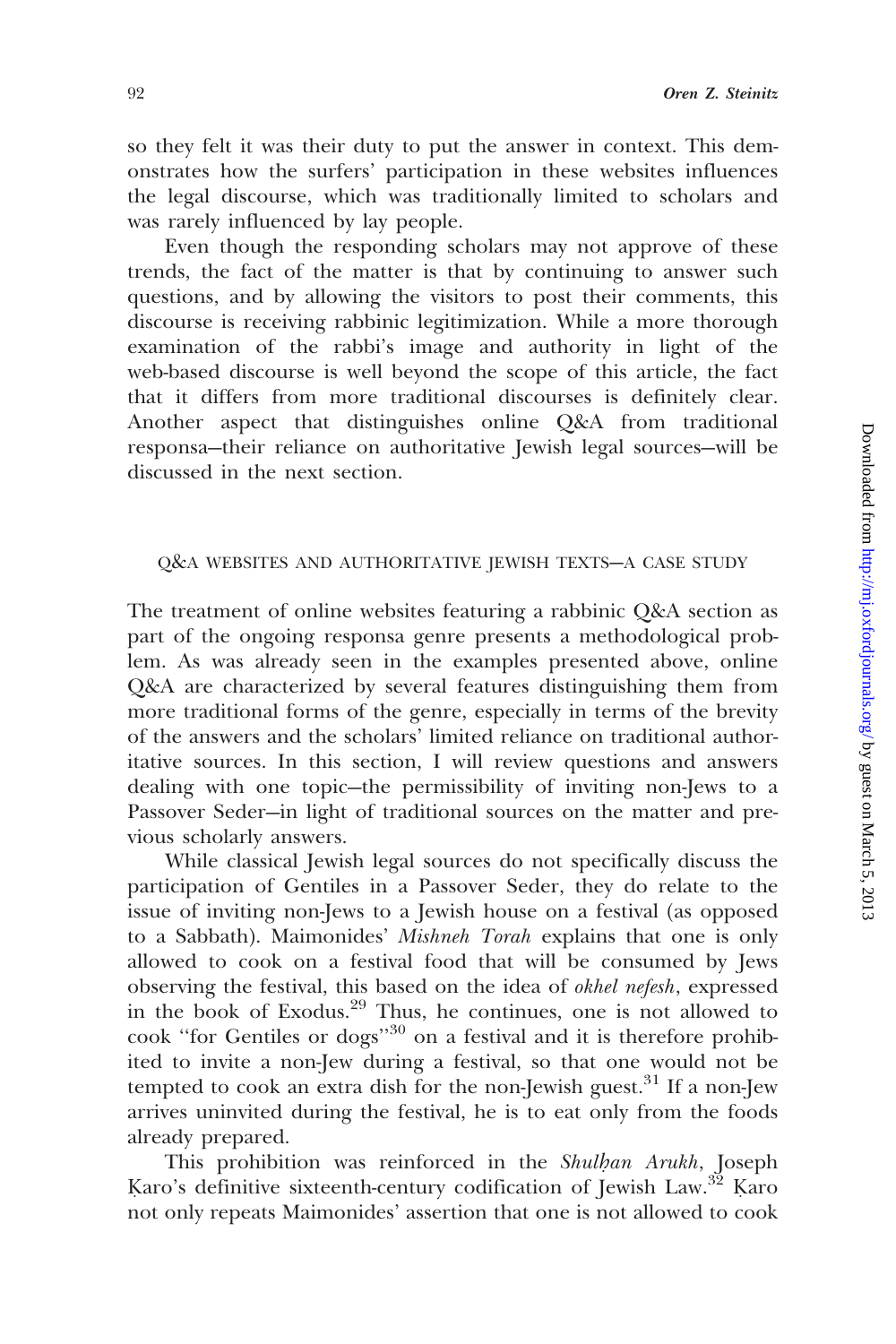for a non-Jew<sup>33</sup> or invite a non-Jew during a festival, but also adds that there is no prohibition against feeding one's Gentile servant, a non-Jewish messenger or a Gentile who came without notice,  $34$  as 'there is no fear of [cooking] extra'' dishes in such cases. In his commentary on the Shulhan Arukh,<sup>35</sup> Rabbi Moses Isserles (also known as the Rema) added that for the sake of feeding a non-Jewish servant, one is allowed to add more food to a pot in which one cooks one's own food, but not in other cases. Isserles also adds that if one bakes in a non-Jew's oven, and has to give the oven's owner one loaf, they should not decide which loaf is to be given prior to baking, as then it would be considered cooking for a Gentile; instead he should wait until all the loaves are ready before making the designation.

When looking at the various answers given to the question of inviting non-Jews for the Passover Seder on the different Jewish Q&A websites, it is surprising how rarely this legal issue is mentioned, regardless of the scholar's stance on the matter. Rabbi Eli Kaplan, for instance, was asked this question and answered that there is no problem with Gentiles joining the Seder table, as long as they do not touch an open bottle of wine.<sup>36</sup> Similarly, an inquirer who asked whether his mother-in-law's Philippine caregiver can join them for the Seder was answered by Shmuel P. Gelberd $37$  that it is "not only permissible, but a Mitsvah.''38 When asked about special considerations in such a case, Gelberd answered that one should make sure that the Gentile does not touch a bottle of wine. It is worth noting that neither of these answers contained any reference to legal sources.

Two other answers that not only failed to provide scholarly references but also did not even base themselves on a halachic principle were offered by Rabbis Zalman Melamed and Shmuel Eliyahu. Similarly to the previously reviewed question, Rabbi Eliyahu was asked about the permissibility of a Philippine caregiver attending a Seder.<sup>39</sup> He replied that it is permissible, but "is it desirable? If she will not be insulted, she had better not – she does not belong there." If the worker is likely to get insulted, he added, ''it is impermissible to insult anyone, even a Gentile.'' Rabbi Melamed was approached by an inquirer who wished to know if it is permissible to have a Christian guest for the Seder.<sup>40</sup> The rabbi answered that he "sees no point" in doing so, as it ''impairs the Seder.'' He also noted that one possible exception to this ruling is a guest who is in the midst of a conversion process.

Rabbi Yuval Sherlo was asked about a family in which the wife is a convert to Judaism, and they wanted to know if it is permissible to invite her parents (who are not Jewish) to the Seder. $41$  Sherlo replied that there is no legal prohibition against inviting Gentiles to a Seder, and that some prominent rabbis used to do so while other avoided it.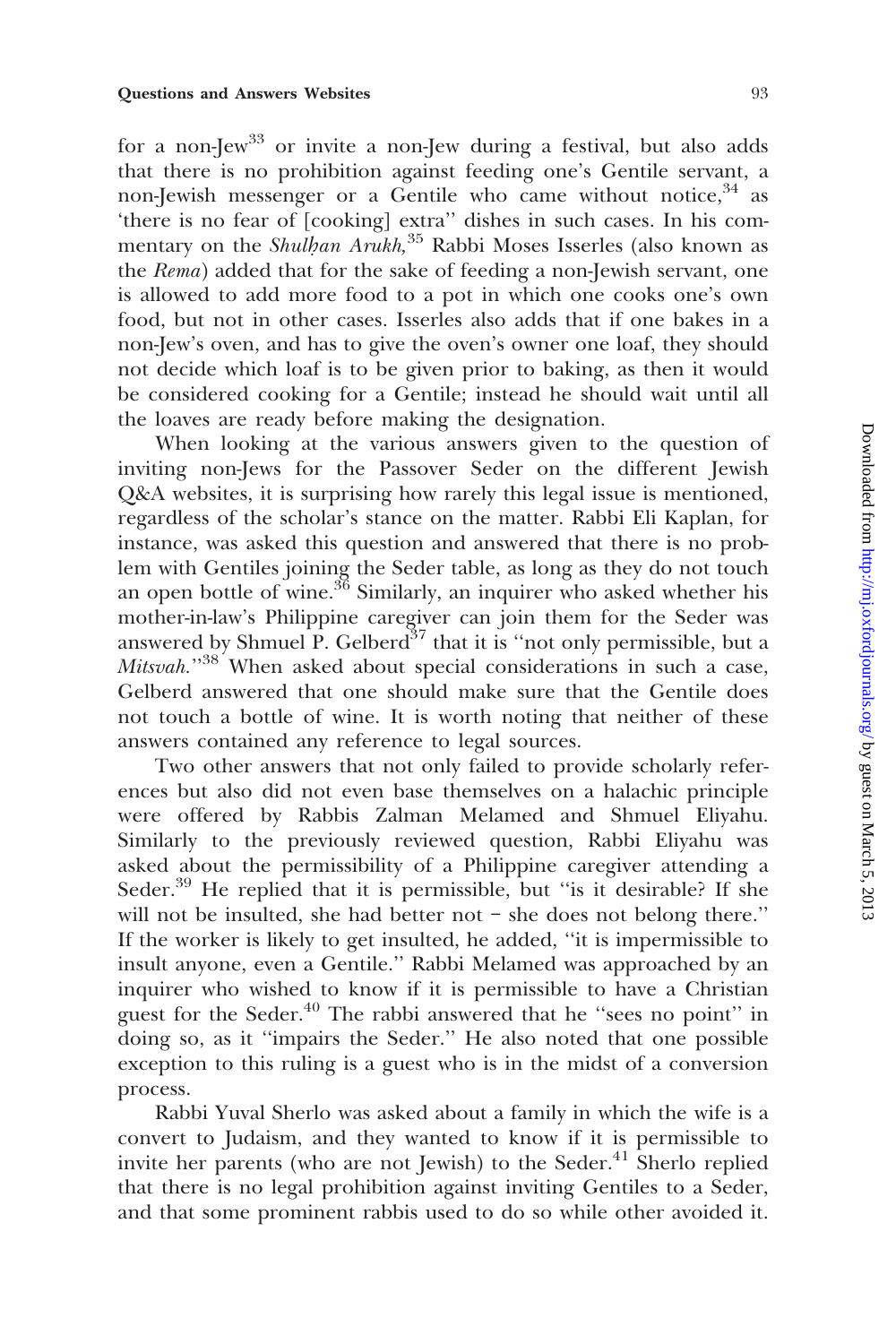However, he ends, due to ''our uncompromising struggle against intermarriage, the issue here is more complicated.'' He ended his answer by summarizing that while generally it is permissible to invite non-Jews, ''in this case it is, of course, inappropriate''. One reader responded to Sherlo's answer and wondered if the rabbi understood the question correctly, as ''the woman already converted, and this is not a case of intermarriage, God forbid.'' That being the case, what reason can there be for not allowing the woman's parents to join the family on a holiday? Sherlo replied by saying that he ''noticed all the details,'' and that he ''does not fear intermarriage with the woman's parents.'' Avoiding contact with non-Jews, he continues, is a general categorical prohibition in order to avoid intermarriage, and one does not look at every individual case. Similarly to the previous answers reviewed, Sherlo did not provide any references to scholarly sources in his reply.

Another interesting answer was given by Rabbi Uri Sharki.<sup>42</sup> Sharki was approached by an inquirer who wanted to know if there is a difference between the case of a Philippine caregiver living with an elderly Jew and the case of a ''practically assimilated Jew'' [sic.] living with a non-Jewish partner, as both cases are relevant to his family. Unlike the previous rabbis examined, Sharki did mention the prohibition against cooking for a Gentile on a festival and indicated Moses Isserles' reservation regarding cooking for one's servant, stating that this is also the case with regard to the Philippine caregiver. If a Jew has to host a Gentile during a festival, he stresses, it should be made sure that all the food is prepared in advance and heated on a hot-plate, like on a Sabbath. At this point, the rabbi's answer arrives at a twist he states that these guidelines fit a ''regular'' festival, but that the Passover Seder has a unique nature that requires special considerations.

According to Sharki, since the Paschal Lamb—of which it is said ''no uncircumcised person shall eat thereof'' (Exodus 12:48)—was to be eaten during the biblical Seder, even in contemporary times when there is no temple and a lamb is not sacrificed, ''the spirit of the holiday dictates separation from the Gentiles, unlike Sukkot [Festival of Tabernacles], which emphasizes the connection to the positive aspects of the Nations of the World.'' Thus, if one finds oneself in a situation where one must invite a non-Jew to a Seder, he should not encourage the Gentile to come and only invite them if he has no choice, and ''of course, [one] should not come from the point of view of fraternity amongst the nations, which has no place on this holy setting that is unique to the Israelite people.'' Sharki adds that in his opinion one should be strict and not let the non-Jew taste the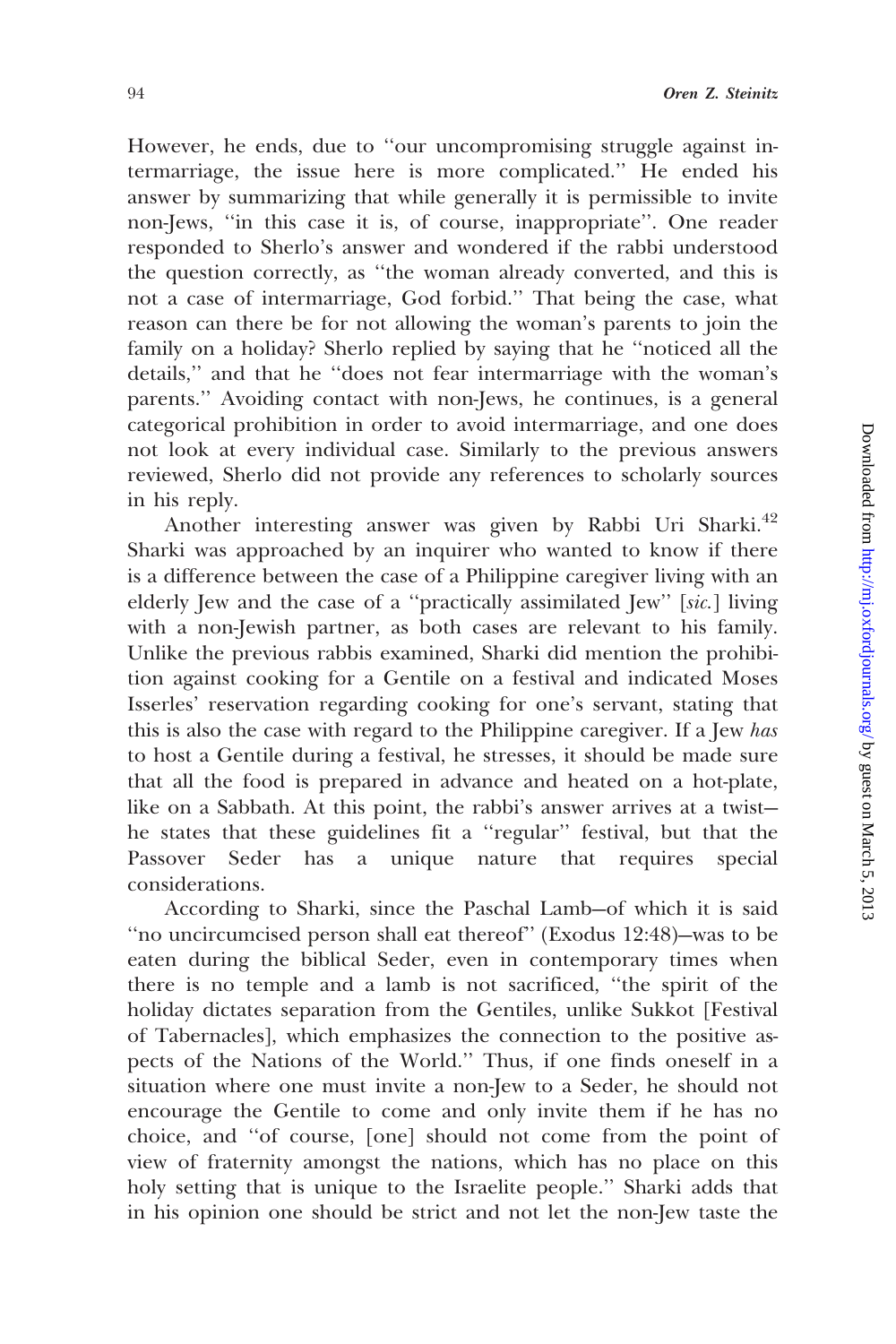Afikoman, as it is a symbol of the Paschal Lamb,  $43$  and thereby "emphasizes the difference between Israel and the nations.''

Similarly to Rabbi Eli Kaplan, who emphasized that the non-Jewish guest should not touch an open bottle of wine, Rabbi Sharki was also concerned with this issue. Even though the inquirer stressed that he would pour the wine and not the non-Jewish guests, Sharki asserted that this is not enough, as pouring the wine into the Gentile's glass on top of left-over wine<sup>44</sup> would render the entire bottle prohibited. Moreover, he stated, one must demand of the non-Jewish guest to wash his own glass as it becomes *muqtsah*—an item which is not to be touched during a Sabbath or a festival. This ruling, for which Sharki did not provide any sources or rationale, is surprising, as pasteurized (or ''cooked'') wine, which kosher wine usually is, is generally considered permissible even when touched by a non-Jew.<sup>45</sup> This is also the opinion expressed in an answer by Rabbi Abraham Yossef, who ruled that a Gentile may participate in the Seder, but that the host must make sure that the wine served at the table is pasteurized, as well as in a similar answer by Rabbi David Lau.<sup>46</sup>

Rabbi Lau provided another interesting answer to a similar question.47 In this case he wrote that he does not see a problem in inviting a non-Jew to the Seder, and while it is permissible to let the non-Jew eat unleavened bread, it is forbidden to let him eat the Matza over which one recites a benediction in order to fulfill the commandment of eating unleavened bread (Matsat Mitsvah). Unlike the previous answers reviewed, the rabbi cites several sources in his reply and refers the readers to two commentaries on the Shulban Arukh-the Turei Zahav (167:18) and Kaf HaHayim (167:140)—that cite a third source, Rabbi Menahem Recanati's Ta'amei HaMitsvot. In this book, it is explicitly mentioned that one should not let a non-Jew eat a Matsat Mitsvah.

Interestingly, Rabbi Lau refers the reader to another section from Rabbi David Halevi Segal's Furei Zahav (512:6), which may appear peculiar at a first reading. This section, in which the author comments on the prohibition of inviting a non-Jew during the festival, discusses a halachic "loop-hole" (ha'arama) mentioned in the Shulhan Arukh (512:2) dealing with a situation in which a non-Jewish army asks a Jewish household to prepare food for the soldiers during a festival. According to this concept, based on a Talmudic story (Beitsa 21:1), one can declare that some of the food prepared for the soldiers is designated to feed a child, but not specify which of the loaves are intended for the soldiers and which ones go to the child. Thus, any of the loaves could theoretically be the ones prepared for the child, and therefore it is permissible to prepare them. The Furei Zahav rejects this loop-hole and stresses that it is not permitted to cook for a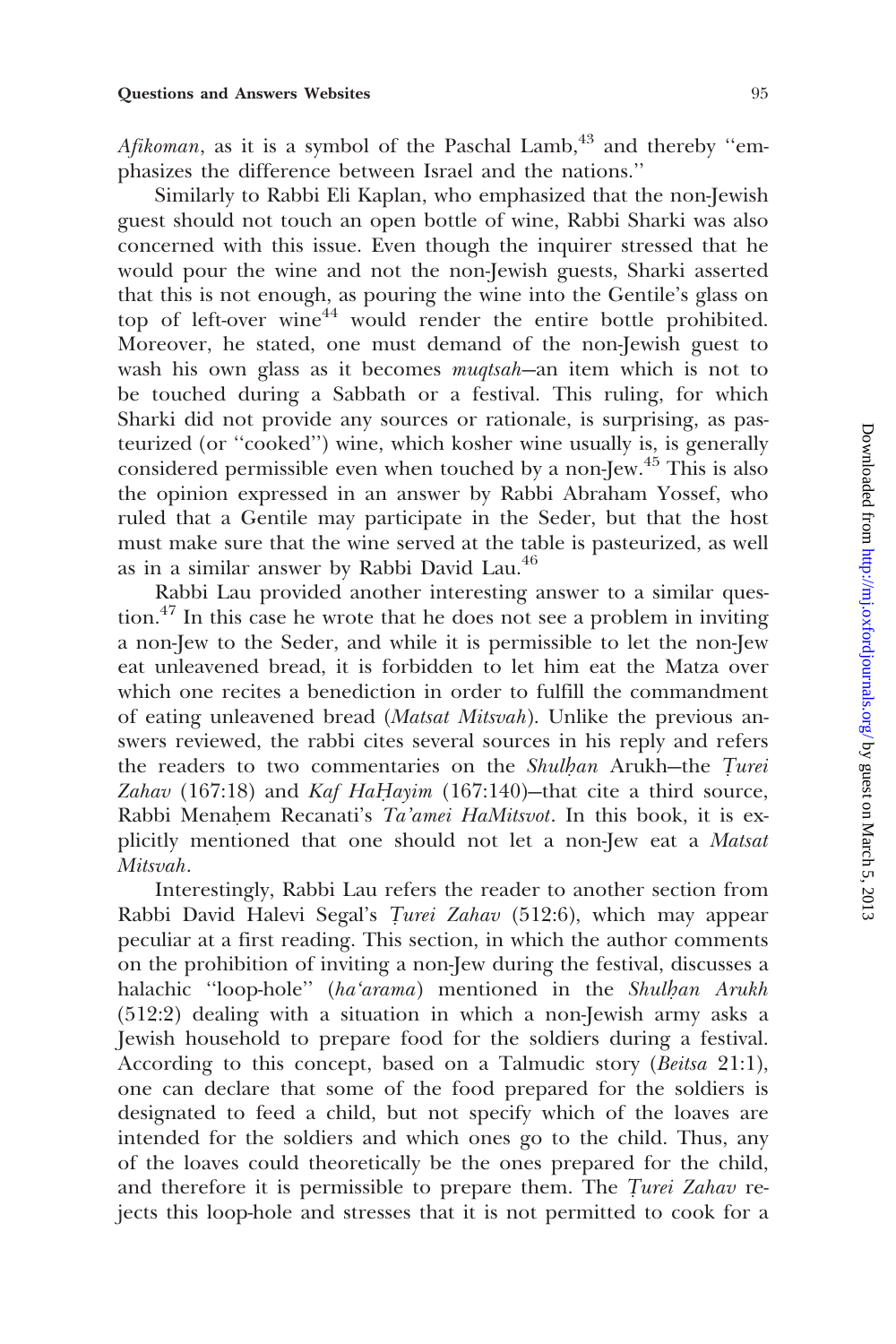non-Jew on a festival, even if one finds oneself under pressure to do so. In order to stress this point, the author returns to the Talmudic discussion on which the prohibition is founded, according to which one is allowed to invite a non-Jew on the Sabbath but not on a festival. According to the Furei Zahav, as it is generally inappropriate to eat with a non-Jew, the Talmud only allows the invitation of a Gentile on a Sabbath in cases when the Jew is under pressure to do so. Thus, he concludes, one can only trust the loop-hole mentioned in the Shulhan Arukh in extreme cases, in which the joy of the festival is at stake.

Rabbi Lau's reference to this paragraph, denying the validity of social interaction with non-Jews, is puzzling in light of the positive nature of his answer. While it is possible that the scholar added this reference in order to demonstrate that he is aware of the Furei Zahav's stance on the matter and chose to rule otherwise, Rabbi Lau's reply to a reader's comment on his ruling may reveal otherwise. Five years after the original answer was published, a surfer commented on it and asked whether one should forbid inviting a non-Jew during Passover due to the prohibition on cooking extra dishes. The rabbi's reply was ''we do not add decrees (g'zeirot) in a place where peaceful relations (Darkhei Shalom) [are maintained].'' The term Darkhei Shalom is commonly used in halachic literature, often in the context of interfaith relations, as a reason for decrees set by the rabbis in order to avoid conflict, fights, or quarrels.<sup>48</sup> Thus, it appears that even though Rabbi Lau may agree with the Furei Zahav's assumption that eating with non-Jews is to be avoided in the first place, he considers current circumstances to be such that refusing social contacts with non-Jews may damage interfaith relations, and therefore the decree prohibiting the invitation of non-Jews on a festival does not currently apply.

Another example of an answer in which the rabbi considers current circumstances to override the prohibition against inviting Gentiles on a festival can be seen in a response by Rabbi Yuval Sherlo to an inquirer who wondered if he is allowed to host a non-Jew who is in the process of converting to Judaism, and whether section 512 of the Shulhan Arukh dictates special considerations in preparing the meal.49 Sherlo responded that first of all, great rabbis (G'dolei Yisrael) throughout the ages used to invite non-Jews to their Seder table, and secondly, that it is a great Mitsvah to host a person who is in the midst of a conversion process, and that the Halacha that the inquirer quoted does not contradict the Halachic obligation to embrace the convert. Similarly to the other responses by Sherlo reviewed here, no sources were cited to support his opinion.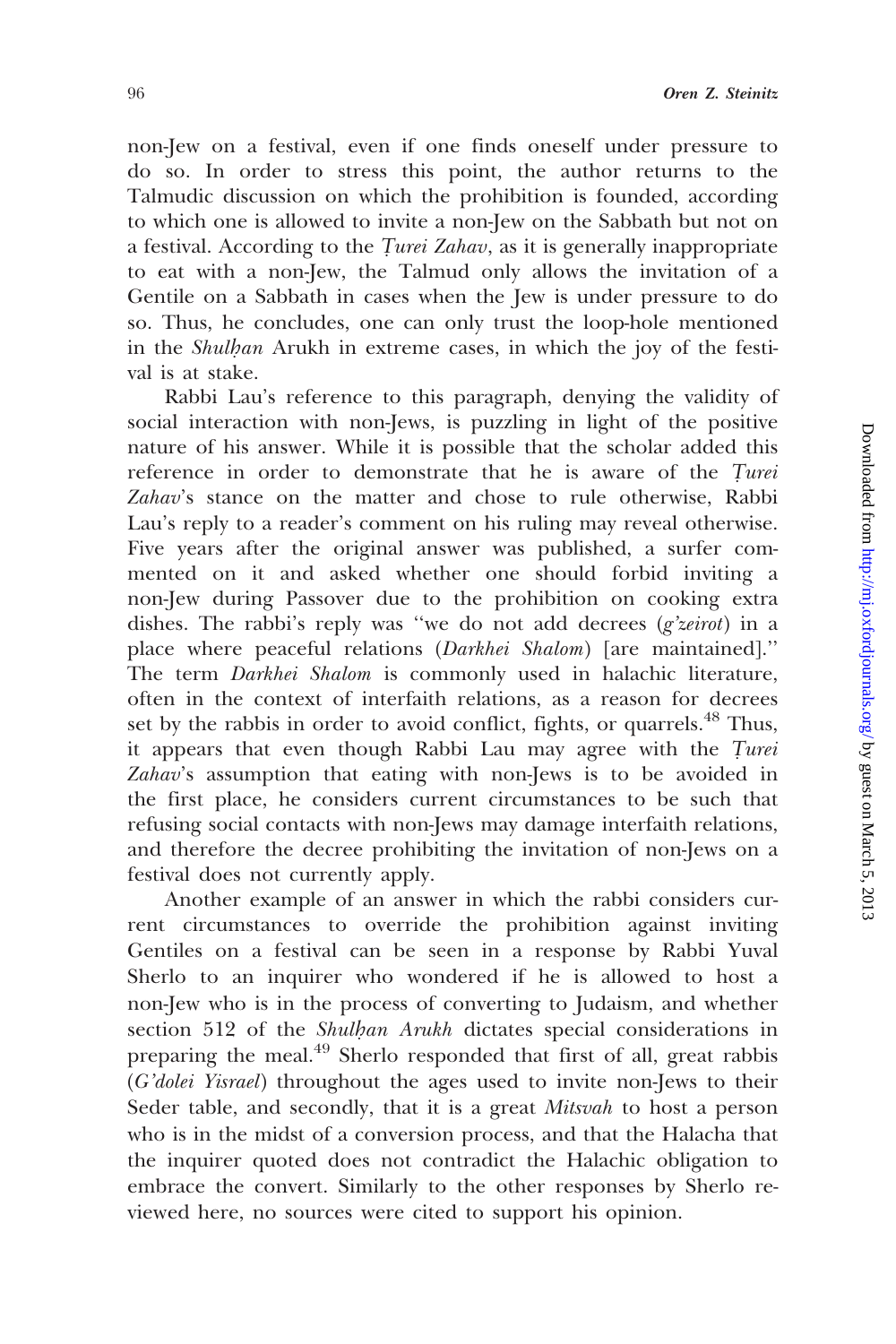## **CONCLUSIONS**

The review of the answers given on the websites reveals their most problematic feature (when trying to classify them as part of the ongoing halachic discourse)—namely, their failure to cite earlier authoritative sources. The fact that many of the scholars did not feel obligated to relate to the legal issue of cooking for a non-Jew on a festival may appear surprising, but this is not necessarily a phenomenon unique to the web discourse. In fact, the only traditional rabbinic responsum I have found dealing with the permissibility of hosting a non-Jew on a Passover was by Rabbi Moshe Feinstein, one of the most prominent halachic authorities of the twentieth century, which also did not relate to this issue.<sup>50</sup> In his responsum, Rabbi Feinstein related to the prohibitions on non-Jews handling wine and to a prohibition against teaching Torah to non-Jews. Thus, the more striking feature of those websites is not the scholars who related to other halachic issues, but rather the rabbis such as Zalman Melamed and Shmuel Eliyahu who did not even try to mask the fact that their answers were based solely on their personal opinion. A possible explanation for this phenomenon, I would argue, is that the classification of the online Q&A genre is not only difficult from an outsider's perspective, but is not yet clear to the inquirers themselves and to the responding scholars.

It appears that the genre is situated at a mid-point between traditional responsa—with some scholars basing their answers firmly within the written halachic discourse—and face-to-face consultations—which by their very nature can be much less formal. While a rabbi would not have been able to publish a conventional responsum containing only the phrase, ''in my opinion, yes,'' this response is more than acceptable in a face-to-face situation. One might have expected, however, that the nature of a given answer would be dependent on the question, but the above case-study revealed otherwise. The answers given to what were essentially very similar (if not identical) questions varied tremendously not only in content, but also in style. As mentioned before, this middle-ground between conversational and written styles—or between ''talk'' and ''text''—is characteristic not only of religious Q&A websites, but also of internet-based discourse in general. $51$ Recently, Rabbi Yuval Sherlo published a responsum titled ''Hilkhot Talk-Backim'' [Laws of 'Talk-Backs,' or internet comments] in which he emphasized that halachically speaking, internet comments should be treated the same way as an oral expression of opinions, and are subject to the same laws limiting what a person is allowed and not allowed to say.<sup>52</sup> He also stressed that one must keep in mind that the medium is after all different from an oral conversation: ''one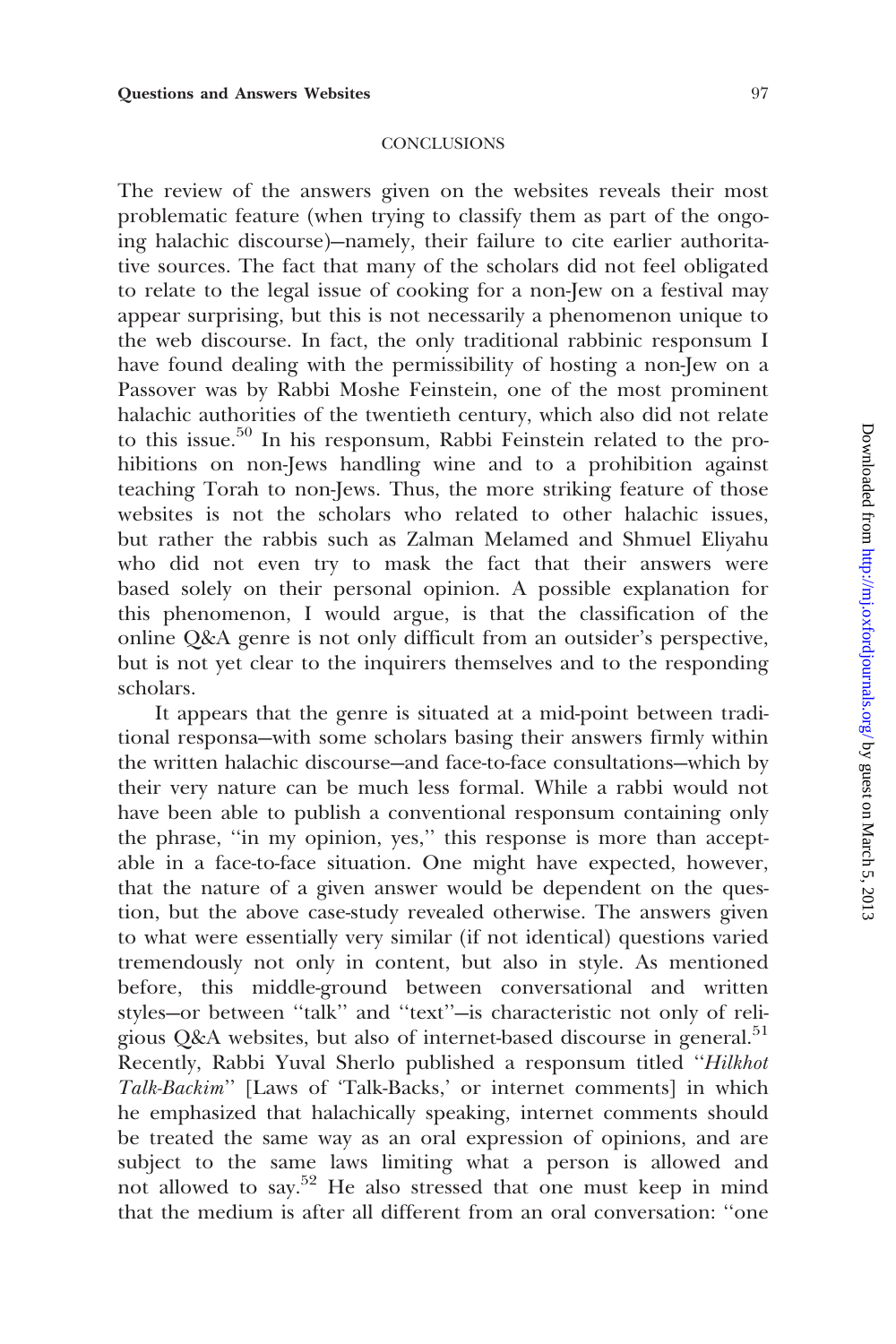should be aware that unlike speech, an internet comment lasts forever, and comes up in search engines, so its implications [can be] more severe.''

When the responding scholars adopt an informal style, do not base their answers on authoritative sources and, basically, knowingly remove their online answers from the tradition of well-researched scholarly responsa, they diminish their scholarly authority. The fact that many of these websites offer their visitors the option of responding anonymously to the scholarly answers reinforces the notion that online Q&A is more like an informal conversation than legally binding rulings. In fact, the type of language used in the readers' comments is far more informal than the language used when consulting with a rabbi face-to-face. This type of open, egalitarian discourse receives further legitimacy by the rabbis not only allowing the posting of these comments, but also responding to the comments themselves.

As noted before, this article does not attempt to fully discuss the influence of online Q&A on scholarly authority, but wishes rather to characterize the genre and point to the special features that distinguish it from previous models of Jewish legal discourse. It is clear, however, that the influence of this new genre on the halachic world is enormous from the perspectives of both the scholars and their followers. While online Q&A websites are very different from traditional responsa, they present scholars and laymen with an opportunity for lively, egalitarian discourse, which can challenge pre-existing halachic conceptions. Unfortunately, the cases reviewed in this article demonstrate that so far, this new medium has failed to produce serious, challenging discussion, and instead promotes superficial answers from the scholars' side, and foul language from the surfers' side. Nevertheless, the genre is still relatively young, and it is still possible that in the long run, the benefits of Q&A websites may become more prominent, and help produce a more sophisticated discourse.

#### UNIVERSITY OF CALGARY

#### WEBSITES EXAMINED

http://www.kipa.co.il http://www.moreshet.co.il http://ravsharki.org http://www.yeshiva.org.il http://www.ynet.co.il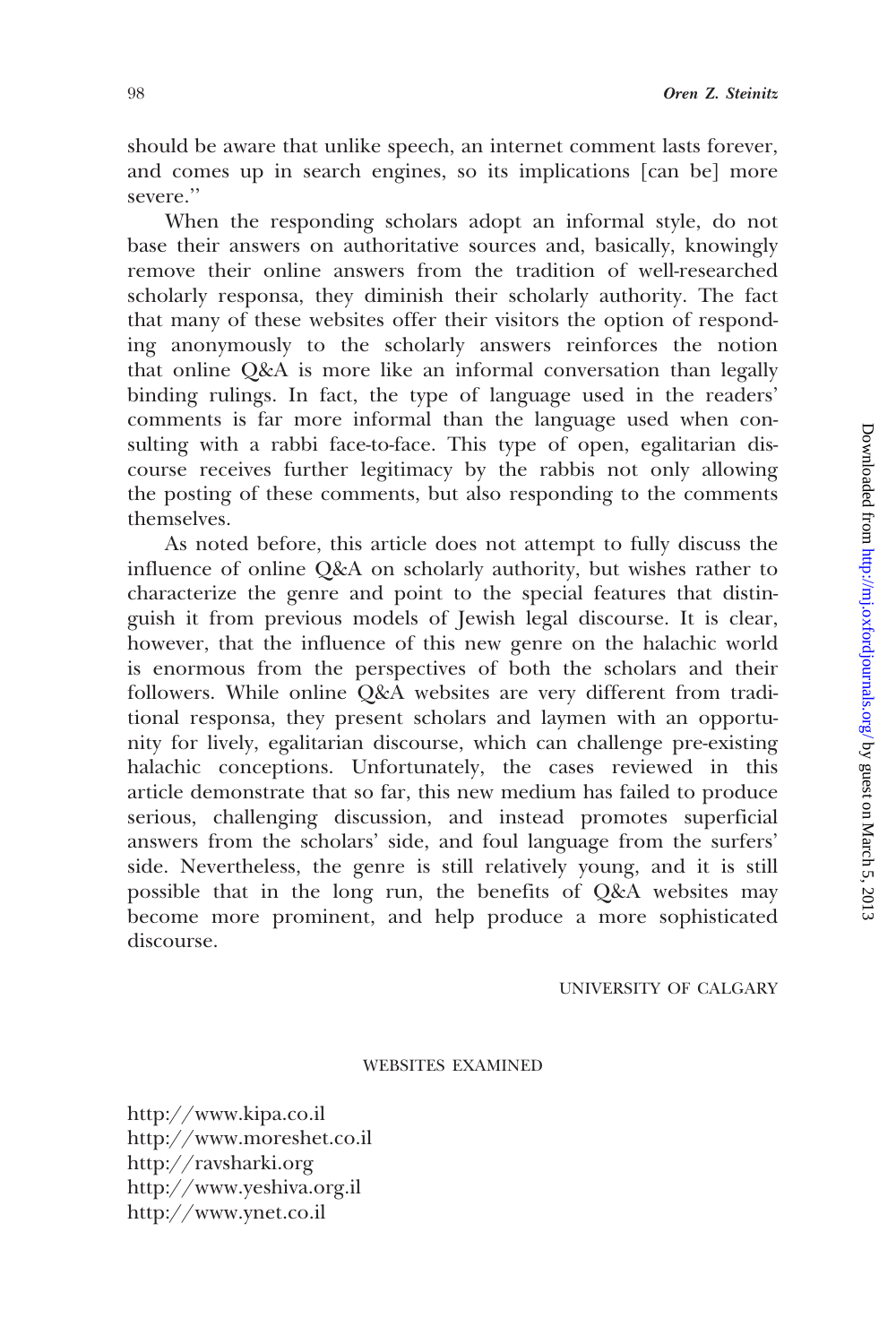# **NOTES**

I wish to express my thanks to Dr. Eliezer Segal of the Department of Religious Studies at the University of Calgary for his helpful comments during the writing of this article.

1. Zvi Yanir, ''Minyan,'' Kipa. 29 Sivan, 5767. http://www.kipa.co.il/ ask/show/121568.

2. John Suler, ''Text Talk: Psychological Dynamics of Online Synchronous Conversations in Text-Driven Chat Environments,'' in the Psychology of Cyberspace, 1997, http://users.rider.edu/~suler/psycyber/ texttalk.html.

3. While this phenomenon prevails quite extensively also in the Muslim world, a discussion of Muslim websites is well beyond the scope of this article.

4. Israel Moses Ta-Shma, Shlomo Tal, and Menahem Slae, ''Responsa,'' in Encyclopedia Judaica, vol. 17, Ra-Sam (Macmillan Reference USA, 2007), pp. 228-39; Menahem Elon, ha-Mishpat ha-'Ivri: toldotav, mekorotav, 'ekronotav (Jerusalem, 1973), p. 1223.

5. Elon, p 1215.

6. Ibid., pp. 1219–20.

7. Ever since Rabbi Jacob ben Asher's codification of Jewish Law (The Fur, or ''Four Columns''), it is customary to divide Halacha into four major categories. Orah Hayim deals with matters related to everyday liturgical practice; Yoreh De'ah is concerned with ritual prohibitions; Even Ha'Ezer deals with family law; and Hoshen Mishpat deals with financial and juristic aspects of Jewish Law.

8. Elon, ha-Mishpat ha-'Ivri: toldotav, mekorotav, 'ekronotav, pp. 1220, 1246–49.

9. The trend did not spread, however, to the Jewish communities residing in the Ottoman Empire, where Jewish judicial autonomy remained as it was before. Elon, ha-Mishpat ha-'Ivri: toldotav, mekorotav,  $'ekronotav$ , pp. 1246–49.

10. Ibid., pp. 1247–49.

11. This requirement is often based on the Pirkei Avot Mishnah advising an individual to accept the authority of a rabbi and avoid doubt (Avot 1:17). It is worth noting, however, that questions were at times presented to more than one scholarly authority, and in some cases scholars requested that the question will be presented to other scholars, especially in cases of a precedential ruling. See ibid., p. 1259.

12. Also known as Religious-Zionism, this sector is a group of Israeli Orthodox Jews who see themselves as committed to the values of Zionism and generally accept the supremacy of Israeli secular law. While the sector is often associated with the political right, and especially the West-Bank settlements, it is quite diverse, both politically and in its adherence to Jewish Law. See Susan Hattis Rolef, ''National Religious Party (NRP),'' in Encyclopedia Judaica, vol. 15 (2007), http://go.galegroup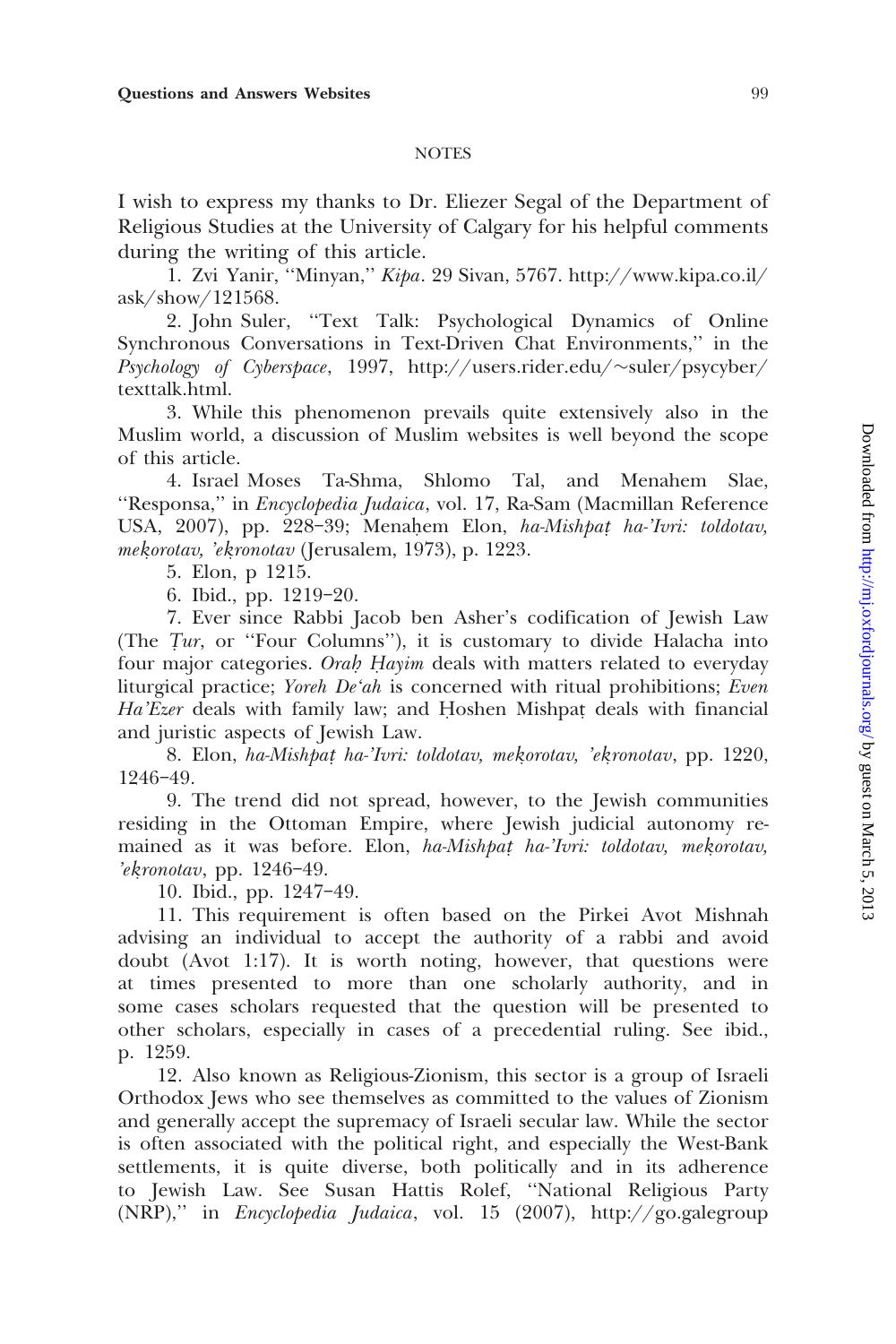.com/ps/i.do?id=GALE|CX2587514603&v=2.1&u=ucalgary&it=r&p= GVRL&sw=w.

13. Naamaa Elimelech and Yael Gotliv, ''The Effect of Focus of Control and the Expression of the 'Real Me' on Authority Compliance in the Internet versus Face-to-Face'' (Unpublished, Bar Ilan University, 2006).

14. Shih-Hsun Lin, Online versus face-to-face counseling: An examination of session evaluation and empathy (Minneapolis, 2005).

15. See Mohammed El-Nawawy and Sahar Khamis, Islam Dot Com: Contemporary Islamic Discourses in Cyberspace (New York, 2009), 24; Jürgen Habermas, The structural transformation of the public sphere: An inquiry into a category of bourgeois society (1989), p. 36.

16. Yuval Sherlo, Rashut HaRabim (Petah Tikvah: Yeshivat HaHesder Petah Tikvah, 2002), pp. 17–18. The answer is quoted from the Moreshet website. See http://www.moreshet.co.il/web/shut/shut2.asp?id=2485.

17. Cass R. Sunstein, "Neither hayek nor habermas," Public Choice, Vol. 134 (2008), p. 91.

18. Specifically, See Joseph Karo, Shulhan Arukh (Century, 16): Y.D. pp. 242–44.

19. Eaim Navon, ''She'elah Eatsufah Meo'd – Lama LaRav Ein Zaqan?,'' Kipa. 28 Tevet, 5768. http://www.kipa.co.il/ask/show/139692

20. The Talmud forbids the consumption of Halav Nokhri-any milk product which was produced from milk milked by a non-Jew without a Jew watching the milking process—presumably due to the fear of farmers mixing the milk of kosher and non-kosher animals (B. T. Avoda Zara, 2:3). Prominent contemporary rabbis allowed the consumption of milk in industrial societies, as all dairy farms are supervised by the government and there is no fear that the milk of a non-kosher animal will be sold as plain milk (see Moshe Feinstein, ''Letters of Igrot Moshe, seven volumes,'' New York (1960): Y.D. 1:47.). Other scholars permitted the use of milk powder produced by non-Jews, claiming that it was not included in the original prohibition (see Zevi Pesah Frank, Har Tsevi: He'arot U-Ve'urim Be-Sugyot Ha-Shas (Y.D 103.) These rulings, however, were not universally accepted, and some strict Orthodox authorities only allow the consumption of Halav Yisrae'l-milk that was produced in the presence of a Jew.

21. A halachic dispute exists regarding the order of the biblical passages contained in the Tefillin (phylacteries), and two accepted versions are used today—one according to the custom set by Rashi (Rabbi Shlomo Yitshaki) and one according to the custom set by his grandson Rabeinu Tam (Rabbi Jacob ben Meir). The Shulhan Arukh states that even though Rashi's version is universally accepted as correct, a God-fearing man should wear both types of Tefillin, either at the same time or one after another. See Shulhan Arukh, 34:2.

22. ''Differentiating''—A term used in the Orthodox jargon to signify that the speaker considers an actual comparison between the two terms to be religiously inconceivable.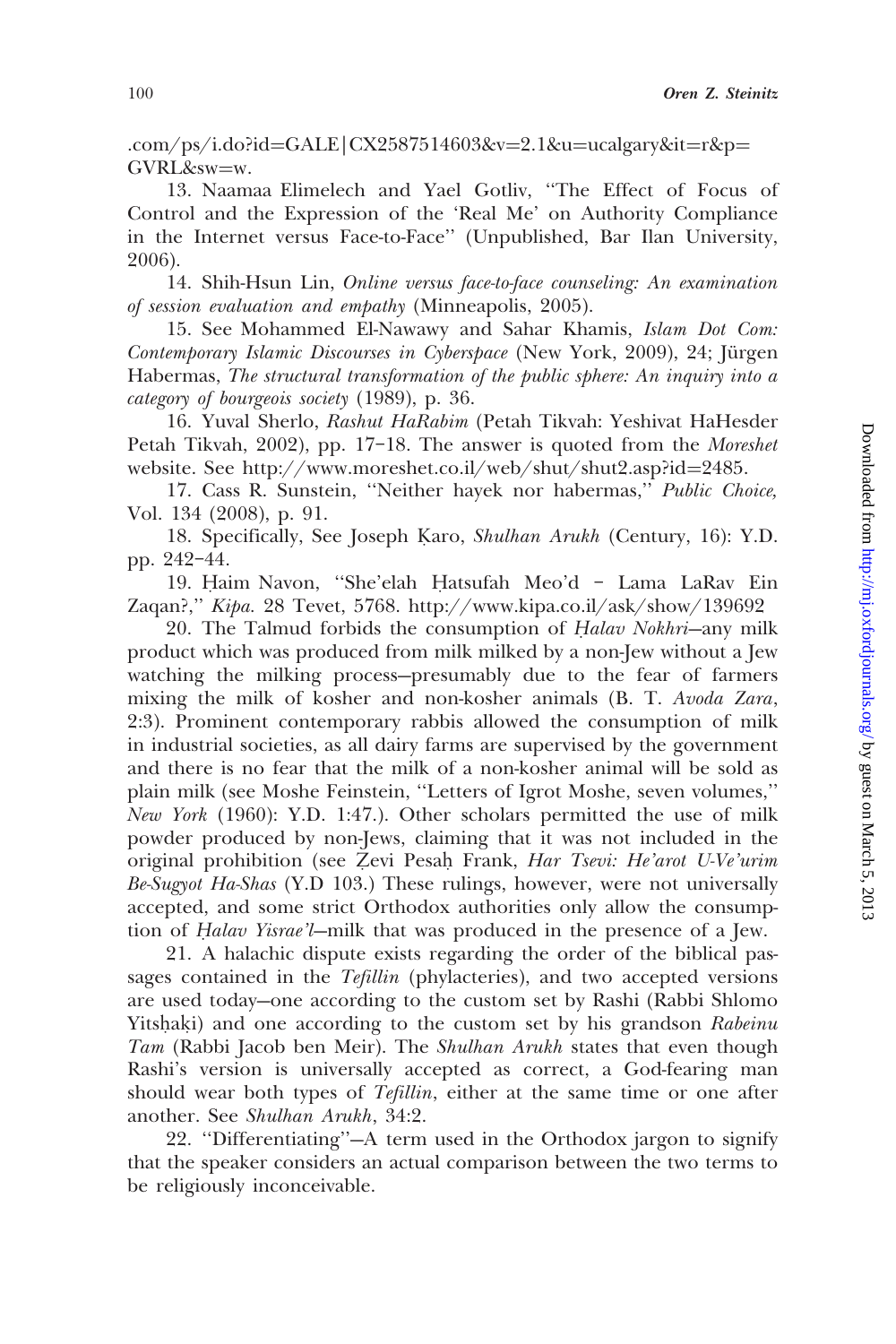### Questions and Answers Websites 101

23. For further reading see Elliott Horowitz, ''The Early Eighteenth Century Confronts the Beard: Kabbalah and Jewish Self-Fashioning,'' Jewish History, Vol. 8, (1994), pp. 95–115.

24. A person who embraced Orthodoxy by himself, and did not grow up in an observant household.

25. A [somewhat derogatory] term describing the Israeli National-Religious population, which tends to favor wearing a knitted Kipa. Rabbi Navon, obviously, belongs to this community, wears a knitted Kipa, and is clean-shaven.

26. Ronen Lovitz ''Shira Hadasha'', Kipa. 8 Av, 5767. http://www .kipa.co.il/ask/show/125660

27. For a more elaborate discussion of the Halachic ideas behind this type of congregations, see Daniel Sperber ''Kvod Habriyot v'Kvod HaTsibur,'' De'ot, Vol. 16 (2003), pp. 17–20.

28. Emmanuel Sivan, ''The Enclave Culture,'' in Fundamentalisms comprehended, Vol. 5 (Chicago, 1995), pp. 11–68. According to Sivan, the main impulse for the creation and development of fundamentalist movements is the fear of losing members to outside communities. The author, who was influenced by anthropologist Mary Douglas' Cultural Theory, claims that the enclave is often a community's response to problems with its boundaries—neighboring main-stream communities may seem appealing, members tend to slip away, and the future of the enclave appears to be at stake. Since the community lacks the resources to punish or reward its members, the only control it has over them is moral persuasion. It situates itself as an opposition to the outside society and basically tells its members they can choose whether they wish to be ''inside'' or ''outside.''

29. When discussing the laws of the first and seventh days of Passover, it is stated that ''no manner of work shall be done in them, save that which every man must eat, that only may be done of you'' (Exodus 12:16). Moses Maimonides, Mishneh Torah, Hilkhot Yom Tov, 1:8.

30. Maimonides explains the biblical phrase ''that only may be done of you'' as ''of you and not of Gentiles, of you and not of dogs (1:13), this based on Bavli, Beitsa, 21:2.

31. Mishneh Torah, 1:13.

32. Yosef Karo, Shulhan Arukh, sec. O.H. 512.

33. The Magen Avraham (Rabbi Avraham Gombiner) adds in his commentary on the Shulhan Arukh that this is the case also when dealing with Karaites, but states that other authorities dispute this ruling (Magen Avraham, 512:1).

34. The Furei Zahav (Rabbi David Halevi Segal) adds that according to the Fur (Rabbi Jacob Ben Asher) one should also ask the Gentile if the amount of food already cooked will suffice. The Furei Zahav explain that this is based on the Talmudic story of Marimar and Mar Zutra (Beitsa, 21:2) who were paid a visit by a non-Jew during a festival and asked him if the food would be sufficient for him, and wonders why Maimonides did